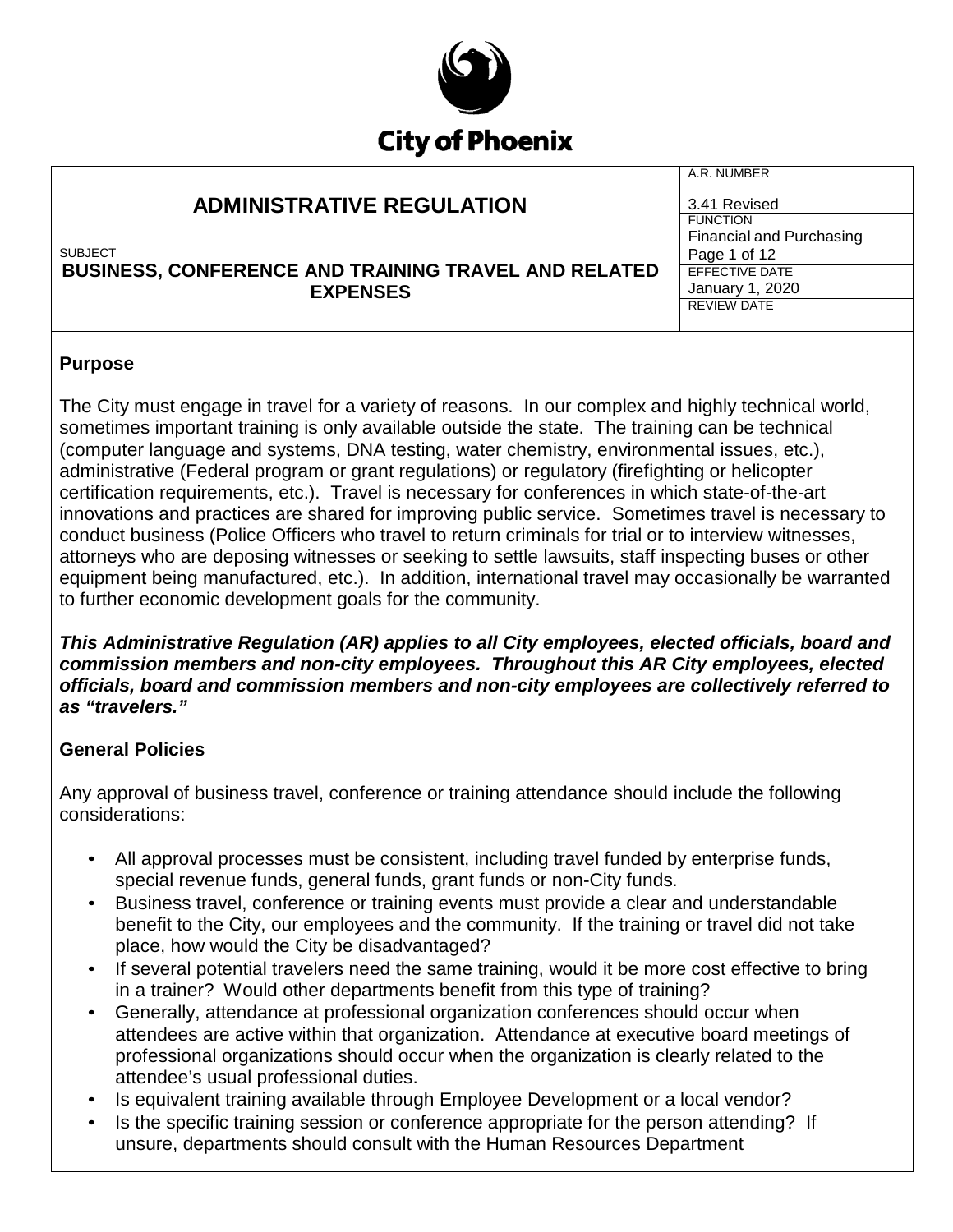A.R. 3.41 Page 2 of 12

#### **Required Approvals**

At a minimum, all budgeted travel including requests to travel, estimated expenses, cash advances and final expense reports must be approved by the department/function head. His or her appointed "acting" department/function head may approve when the department/function head is unavailable. If the traveler is at a department/function head level or higher the travel must be approved by his/her immediate supervisor.

The City's four largest departments – Police, Parks, Fire and Water - will be allowed an exception to this rule. Because these departments each have large workforces assigned to multiple employee worksites, they are permitted, but not required, to name a specific employee to be the assigned alternate to the department head for purposes of this administrative regulation. The name of the employee filling this role must be provided to the City Manager's Office, Finance and Human Resources departments.

Travelers must file all travel documents – requests, travel authorization memo, expenses, cash advances, final expense reports – with their assigned department (the department that directly pays the employee or elected official's salary). Board and commission members and non-city employees must file their travel documents with the sponsoring department. All travel expenses paid for with City funds will be charged to the traveler's assigned department.

| <b>Travel Matrix</b>                                                                                                                                |                         |               |                                             |                 |
|-----------------------------------------------------------------------------------------------------------------------------------------------------|-------------------------|---------------|---------------------------------------------|-----------------|
| <b>Type of Travel</b>                                                                                                                               | Approval Required       |               |                                             |                 |
|                                                                                                                                                     | <b>Division</b><br>Head | Dept.<br>Head | Assist. City Mgr.<br>or Deputy City<br>Mgr. | City<br>Manager |
| In-State Travel                                                                                                                                     | X                       | X             |                                             |                 |
| Out-of-State Day Trip Only                                                                                                                          | X                       | X             |                                             |                 |
| Police Investigation/Extradition                                                                                                                    | X                       | X             |                                             |                 |
| Subpoena (PD), Police Recruitment (PD)                                                                                                              | X                       | X             |                                             |                 |
| Fire Call Out                                                                                                                                       | X                       | X             |                                             |                 |
| All Costs Paid by Outside Agency                                                                                                                    | X                       | X             | X                                           |                 |
| Out-of-State Overnight                                                                                                                              | X                       | x             | X                                           |                 |
| International Travel, including US Territories Alaska and Hawaii                                                                                    | X                       | X             | X                                           | X               |
| Travel for which the total cost per person (estimated and/or actual) is above<br>\$2,000                                                            | X                       | X             | X                                           |                 |
| Travel Which Exceeds \$4,000                                                                                                                        | X                       | X             | X                                           | X               |
| Unbudgeted Travel                                                                                                                                   | X                       | X             | X                                           |                 |
| All Costs paid by Outside Agency/ Out-of-State Overnight/ Travel above<br>\$2,000/Unbudgeted Travel, for departments who report to the City Manager | X                       | X             |                                             | x               |

Additional approvals may be required depending on the total cost and location of the event as specified below.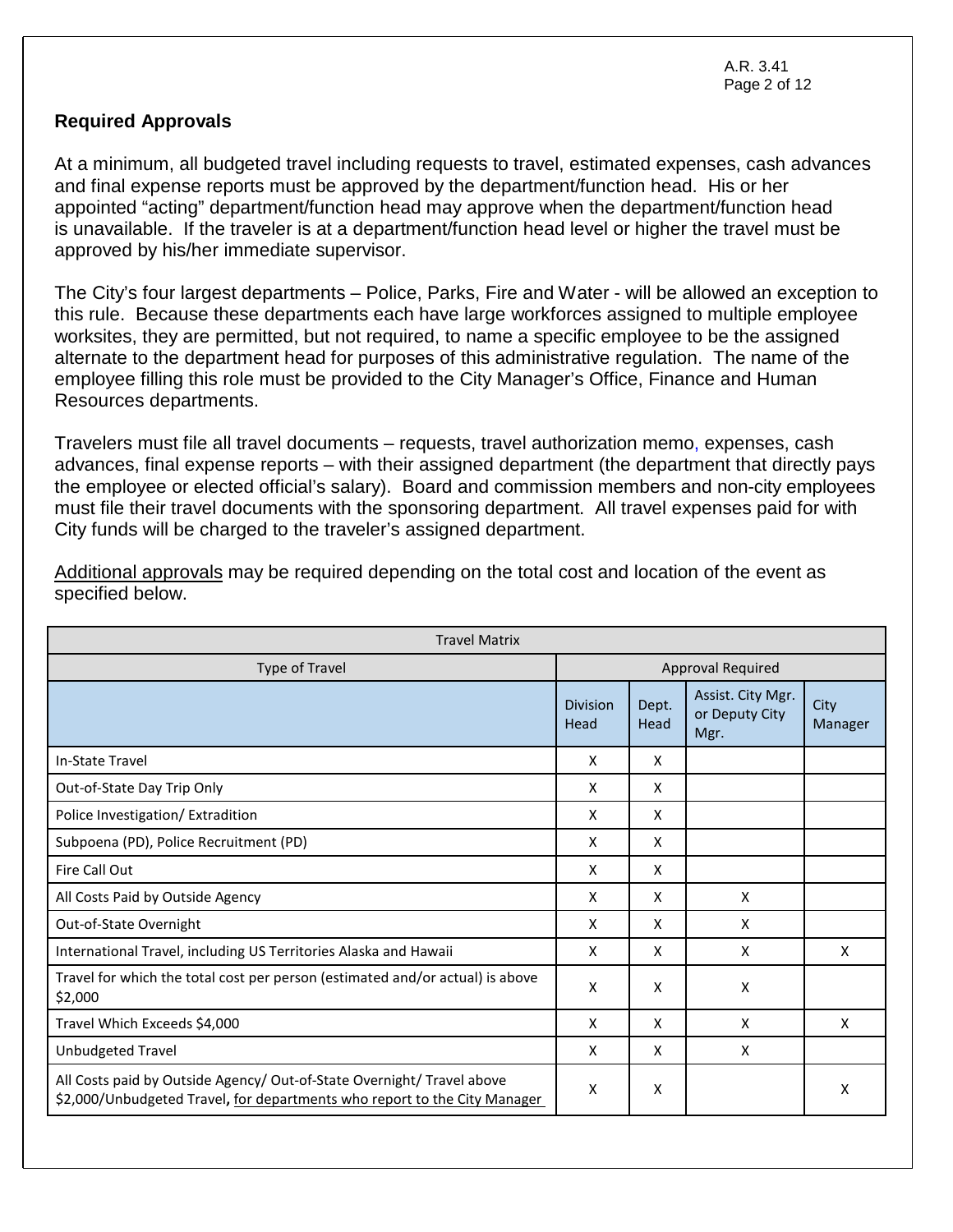A.R. 3.41 Page 3 of 12

 $\overline{a}$ 

- All travel outside the continental United States requires the City Manager's approval. This includes travel to Alaska, Hawaii, Puerto Rico, Guam and any foreign country.
- All travel for which the total cost per person (estimated and/or actual) is above \$4,000 requires the City Manager's approval.
- All travel for which the total cost per person (estimated and/or actual) is above \$2,000 requires the approval of the Assistant City Manager or Deputy City Manager.
- All unbudgeted travel requires the approval of the Assistant City Manager or Deputy City Manager. Departments that become aware of the need for multiple unbudgeted trips can submit a memo to the City Manager or designee asking for approval for all such trips. The reason for these trips must be clearly explained, cost estimates must be provided, and a travel authorization form must be completed for each trip at the time of travel.
- When the City Manager is out of town, or otherwise unavailable, an Assistant City Manager can provide necessary approvals in his place.
- All travel requiring the City Manager or his designee's approval must be accompanied by a memo specifying the circumstances requiring such an approval.

# **Travel Authorization Form(s) – City Funded Travel**

- Attendance at training or other professional development events which occur within Maricopa County, for which only registration costs are incurred, is not considered "travel." The authorization and reimbursement form for these events is the "In-County Registration form." The Business Travel, Conference and Out-of-County Training form should not be used.
- Events outside Maricopa County are considered "travel" and require the Business Travel, Conference and Out-of-County Training form.
- All employees traveling on "City Business" or "City Authorized Education" time, and all other travelers must complete a Business Travel, Conference and Out-of-County Training form regardless of City funding source and submit the complete pre-travel packet to the Finance Department, along with a travel authorization memo. This includes travel funded with Management Development and/or Employee Development funds.
- The proper form(s) must be completed with all appropriate expense estimates and all required signatures prior to the travel taking place. A complete conference agenda or full description of the training program/event must be attached.
- The same manager(s) that approved the travel prior to its taking place must also review and approve the completed Business Travel, Conference and Out-of-County Training form upon the traveler's return.

# **Department Travel Budgets**

Departments will be provided an annual budget for business travel, conferences and training based upon their unique requirements. Throughout the year, departments should monitor their travel and training expenditures to ensure that approved allocations are not exceeded. If the budgeted allocation has been spent, and additional travel is necessary, authorization by the City Manager or his designee is required. The memo requesting authorization to exceed the travel budget must also specify where available funding exists. Carrying over or encumbering unused travel funds is not permitted.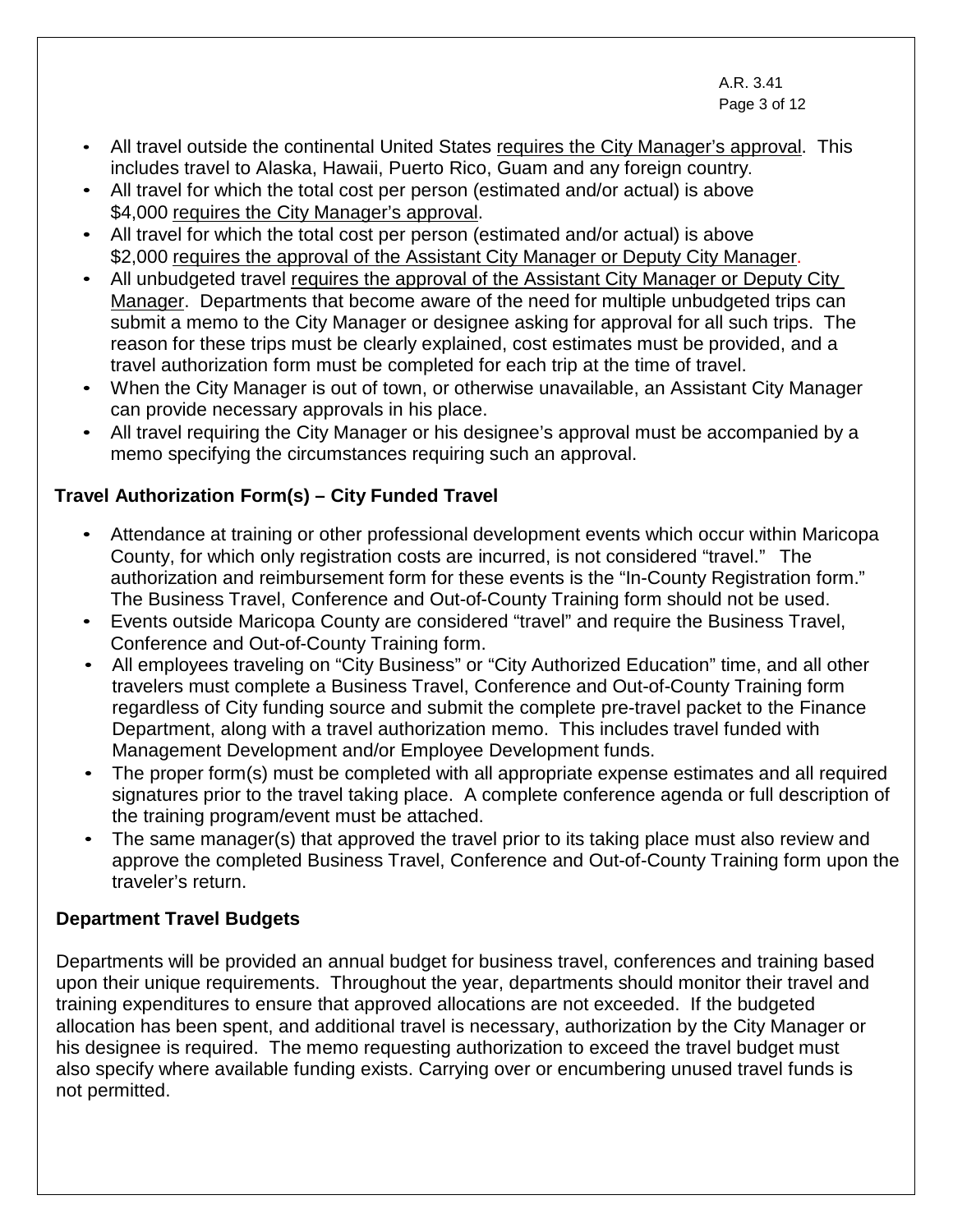A.R. 3.41 Page 4 of 12

#### **Non-City Funded Travel**

Business travel, conferences or training funded with non-City resources for any part of the total cost also require Assistant City Manager or Deputy City Manager approval. Non-City resources include any funds that do not flow through the City's SAP accounting system; this includes travel paid for by vendors or professional organizations such as IPMA or ICMA. For purposes of this AR, "vendor" is defined as any individual or organization whose primary business is to sell goods or services.

If non-City resources pay all costs, the Business Travel, Conference and Out-of-County Training form is not required. However, a memo with the Assistant City Manager or Deputy City Manager approval must be submitted to the Finance Department and a copy retained by their assigned department, in case questions arise about the trip.

Employees, elected officials, board and commission members and/or non-city employees attending a local, in-county training session or event sponsored by another government agency (e.g. City of Glendale, FBI) or one of the City's employee groups (e.g. ASPTEA, PLEA) do not need City Manager or designee approval. For these in-county, no-cost training sessions where City Business or Education time is used, approved leave is required.

### **City Employee Participation in Third Party Conferences, Events or Activities**

The City, at the sole discretion of the department head or above, may allow staff to attend a conference or other meeting, where a third party has offered to pay the employee's travel costs, not to exceed the City's daily rates for meals. Any appearance of a conflict of interest must be avoided.

For the purposes of this section, a "third party" is defined as any person or entity, public or private, other than the City or the employee. Travel costs may include airfare, lodging, transportation, meals and incidentals, or appearances, public events or ceremonies related to official City business. An employee may participate in all events hosted by the conference organizers as part of the scheduled activities and paid admission. City employees may participate in a dinner hosted and paid for by a third party at a conference as long as all attendees have an equal opportunity to participate in the event and attendance at the dinner does not create, or appear to create, a conflict of interest. Optional activities not included with the conference registration, such as golf or tickets to an entertainment event, cannot be accepted.

Except for conference registration and travel-related costs described above, City employees also are not allowed to accept "honoraria," defined as gifts or money for participating in speaking engagements, lectures, conferences, or a panel while representing the City. Employees may accept incidental items, such as coffee mugs, t-shirts, or pens, only if such items are offered to all attendees and as long as their individual value does not exceed \$50. Employees also may accept prizes or raffle drawings, as long as the opportunity to win the prize or drawing was offered to all attendees.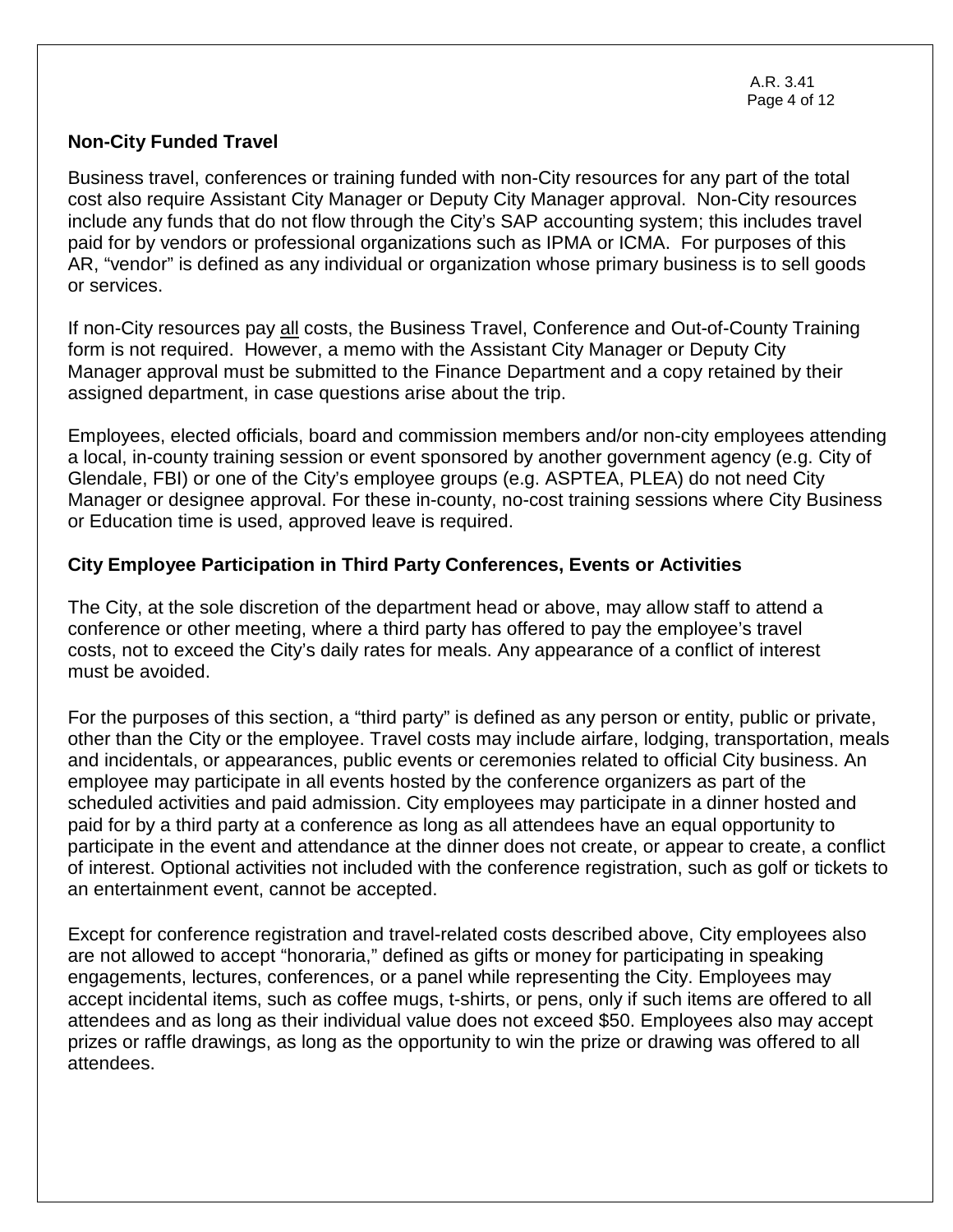### **Non-exempt Employees**

If non-exempt employees are conducting business travel or attending a conference or training, departments may need to discuss the potential for overtime pay with the Human Resources Department. Overtime costs must be considered when estimating the total travel costs.

### **Estimated Expenses**

The Business Travel, Conference and Out-of-County Training form requires that the purpose of the event, destination, the beginning and ending dates of the official leave, the beginning and ending dates of the event/conference/training and an estimate of costs be provided prior to travel commencing.

The final approving authority will review all estimated expenses for reasonableness. Approved limits for domestic hotel costs and meal expenses are provided in the City's Rate Schedule at [https://cityofphoenix.sharepoint.com/sites/finance/administration/controllers-office.](https://cityofphoenix.sharepoint.com/sites/finance/administration/controllers-office) Also, lodging and meal expenses may exceed the City's Rate Schedule when packaged as part of an approved conference or training session. Refer to the "Expenses Eligible for Reimbursement" section. Estimates for tips are limited to 20% for meals and taxis, and a combined \$5 per day for baggage handling/room cleaning service.

### **Pre-payment of Airfare, Registration and Lodging**

Generally, the Finance Department will pay airfare and/or registration fees, including conferencesponsored meals directly to the travel agency, conference or training vendor. However, in order to maximize savings to the City, travelers may elect to pay airfare, registration and/or lodging expenses directly and be reimbursed. Often less expensive airline and lodging rates are available online and require payment at time of booking. Many conference registrations are also available online. However, keep in mind that travel expenses for many departments are the only opportunity to use M/W/SBE companies for purchasing. Check with your department before making any reservations online.

To receive reimbursement for these expenses prior to traveling, submit the receipt, Payment Control Document (PCD), the approved Business Travel, Conference and Out-of-County Training form and a complete pre-travel packet to the Finance Department.

### **Post-travel Requirements**

Within five business days upon return from the event, the traveler must finalize the Business Travel, Conference and Out-of-County Training form and forward it to the traveler's department fiscal staff. The department then has five business days to submit the form, verifying attendance and reporting any additional actual expenses, to the Finance Department. Post-travel that exceeds the original travel estimate by 10% or more, must be approved by the City Manager or designee.

### **Event Cancellation**

In the event that the meeting, training or conference is cancelled, and the traveler has been reimbursed, the traveler is responsible for returning the funds received to the City within 5 business days.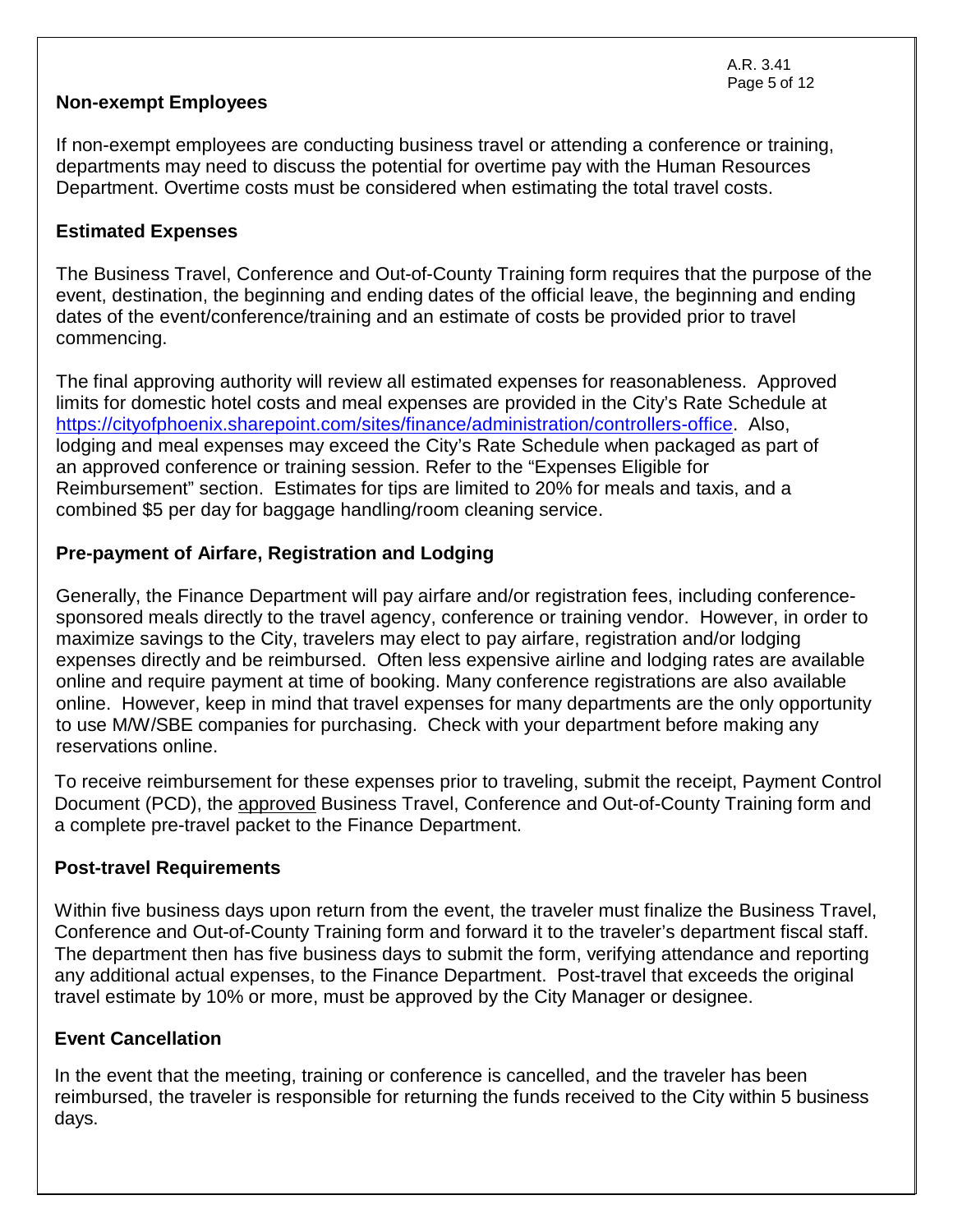### **Cash Advance Payments**

If, in the judgment of the approving authority, the estimated expense for an event is too high to expect the traveler to finance it and receive reimbursement upon return, a cash advance payment of the estimated amount may be made to the traveler. This advance may include meals, ground transportation and lodging expenditures. Whenever possible, the Finance Department will pay airfare and/or registration fees, including conference-sponsored meals, directly to the travel agency, conference or training vendor.

All employees, elected officials, board and commission members or non-city employees are eligible for cash advance payments, unless there is a past due outstanding travel claim or an advance for a previous travel claim that has not been settled. No cash advance payments will be made without a payment request, the Business Travel, Conference and Out-of-County Training form properly completed, the travel authorization memo with all required approvals, and a completed pre-travel packet.

After receiving approval to attend a business meeting, conference or training event, the department should execute a PCD for the amount of the advance. The PCD should be submitted with the approved Business Travel, Conference and Out-of-County Training form, the travel authorization memo and a completed pre-travel packet to the Finance Department at least seven business days before the check is needed. The Finance Department will not release a cash advance more than five business days before the departure date, unless specifically authorized by the City Manager or designee.

Reimbursement procedures, described later in this AR, also apply to cash advance payments. Justification and approval of expenditures are necessary. A cash advance does not constitute final approval for expenses. Unused portions must be returned. Also, cash advances, under certain circumstances, are taxable under the IRS code. Advances using Employee Development Funds are not permitted.

### **Expenses Ineligible for Reimbursement**

Items specifically prohibited from reimbursement include:

- Alcoholic beverages.
- Meals or beverages purchased in-county before or after travel.
- Personal Items including, but not limited to, toiletries, laundry/dry cleaning not meeting the requirements listed below, mini-bar purchases, snacks and vending machine purchases.
- Entertainment including, but not limited to, in-room movies and recreational activities arranged by a conference or training provider (e.g. golf or museum tours).
- Personal telephone and/or Internet use.
- Non-City Traveler Expenses pre-payments and/or reimbursements for expenses associated with members of the traveler's family who accompany the traveler.
- Travel Insurance.
- Optional or special events not covered by the event registration.

## **Expenses Eligible for Reimbursement**

The following list of expense classifications is for information to determine allowable reimbursements under this AR. The list is a guide and is not all-inclusive. The City Manager or designee has discretion to approve other expenses in unusual circumstances.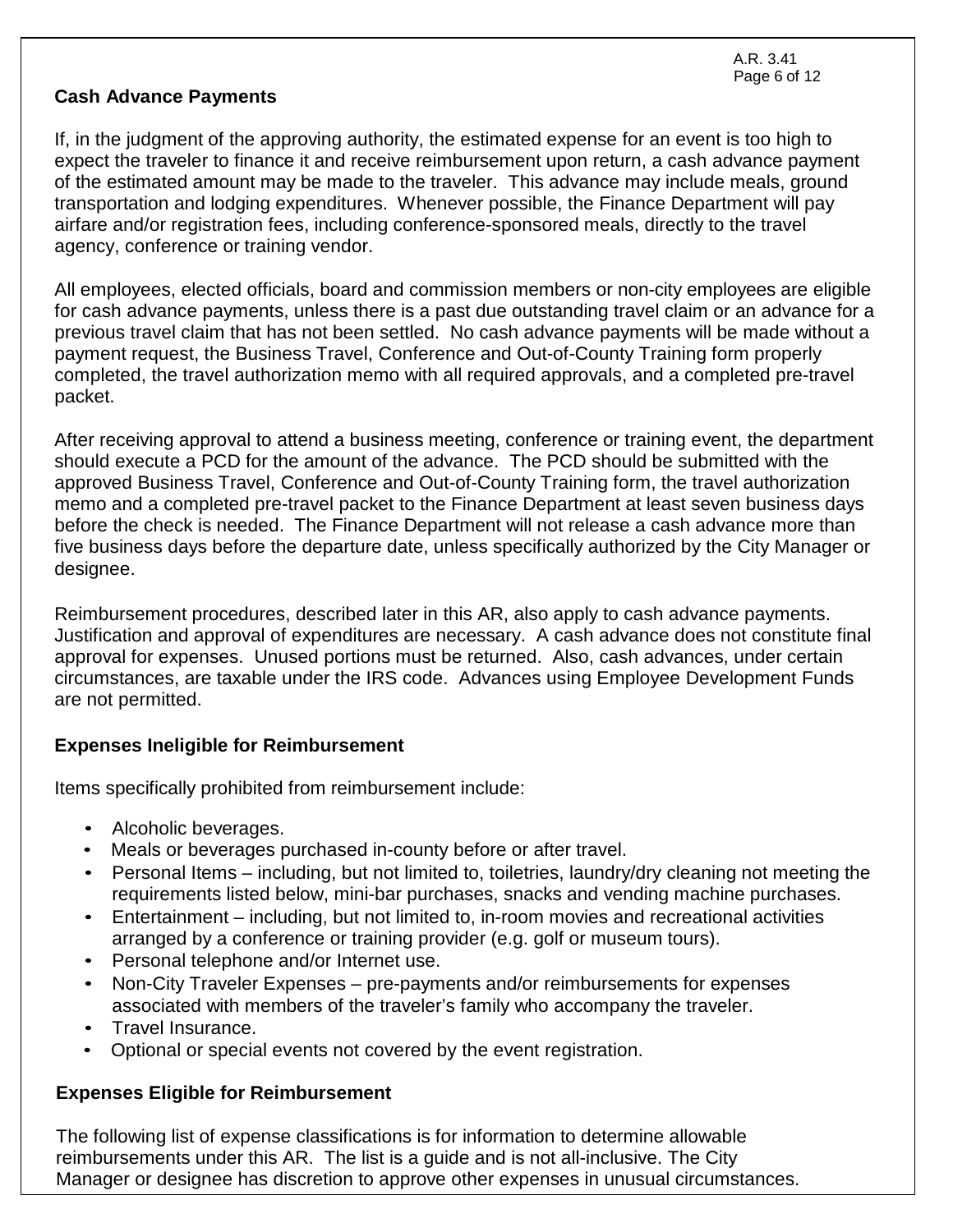A.R. 3.41 Page 7 of 12

Travelers should demonstrate good judgment in the matter of business expenses and have proper regard for economy when conducting business away from the City.

- Registration fees charged for registration at appropriate training events, conferences, or meetings are allowable expenses. A receipt or some other proof of payment and a copy of the conference or training program documenting the fees and included meals must be provided with the Business Travel, Conference and Out-of-County Training form and travel-packet.
- Transportation receipts for transportation expenditures must be maintained and submitted for reimbursement. Receipts are to clearly indicate the payment. No allowances will be made in excess of the actual cost of transportation.
	- o Air Transportation economy or coach class airline fares, or equivalent are standard transportation costs for out-of-state events. Premium economy airfare may be purchased for international flights over six hours, subject to City Manager approval. Early-bird fees and/or other additional expenses are not reimbursable.
	- o Ground Transportation at Travel Destination expenses for ground transportation at the travel destination (taxis, cars for hire, shuttles or subways/trains) are reimbursable when traveling by air, rail, or bus.
	- o Mileage for personal vehicle use between home and the airport is not a reimbursable expense.
		- $\circ$  Use of Personal Vehicle for the traveler's safety, the use of personal vehicles for out-of-state business meetings, conferences, or training is discouraged. However, the approving authority may authorize the use of personal vehicles when use of commercial transportation or City vehicles is not available or is not practical.

Reimbursement for use of a personal vehicle is limited to the current per mile rate authorized by the Internal Revenue Service and will not be more than the cost of economy airfare to the same out-of-state destination. Either mileage or fuel may be reimbursed (not both). In estimating the cost of using a personal vehicle, parking at the destination city must be included. Travelers must receive prior approval from their department to use personal vehicles on City business. A map print-out of the miles traveled is to be included as proof of mileage (i.e.: MapQuest). Travelers receiving a monthly transportation allowance will not be reimbursed for in-county business use of their personal vehicle.

o Rental Vehicles – rental vehicles are to be authorized only when their use is less expensive than using taxis, cars for hire, shuttles or subways/trains. In estimating the cost of a rental vehicle, parking at the destination city must also be included. Exceptions to this policy can be approved by the traveler's department head and must be requested prior to any travel.

When renting a car on City business, travelers should name the City of Phoenix as the lessee. Additional insurance coverage, in particular, "collision damage waivers," should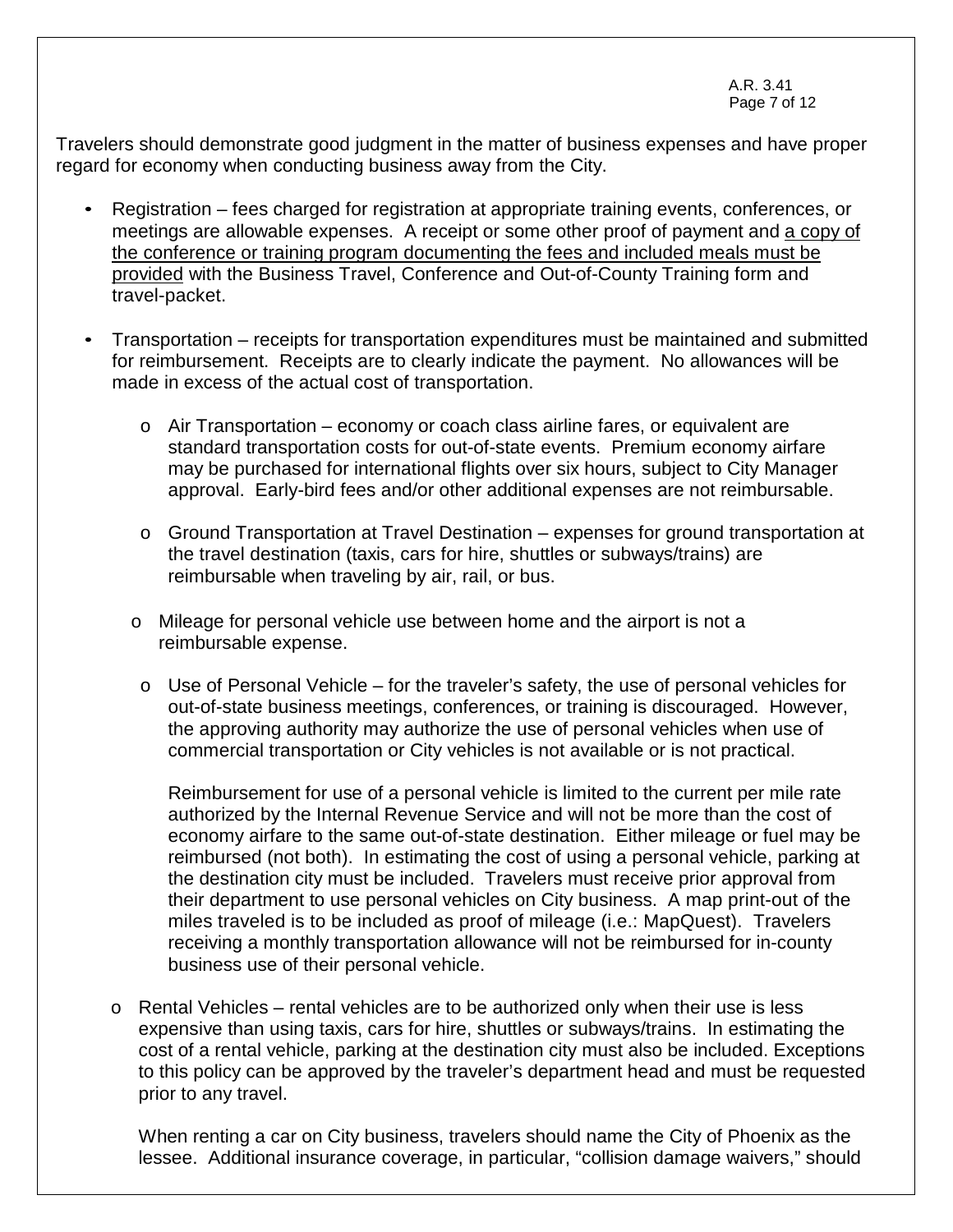A.R. 3.41 Page 8 of 12

not be purchased since the City's Self-Insurance Program provides liability coverage for accidents in the course and scope of employment. A Self-Insurance Confirmation Letter may be obtained at [http://insidephx/formlist.](http://insidephx/formlist) Additionally, it provides coverage for damage to the rental vehicle while in the care, custody or control of the City traveler. The City will not reimburse expenses for additional insurance coverage acquired from the car rental company. Fuel purchased for the use of the rental vehicle is also reimbursable, as are hotel parking charges.

- $\circ$  City Vehicle a notation on the expense report should note that a "City vehicle" was used. Any expenses involved (i.e. gas or emergency repairs) are reimbursable only with receipts. AR 6.11 cites the regulations concerning the use of City-owned vehicles on City business. Fuel purchased for the use of a City vehicle is also reimbursable.
- Airport Parking the City will reimburse airport parking charges up to the standard Sky Harbor Economy Parking Lot rate per travel day regardless of parking facility used. This rate can be found at [https://cityofphoenix.sharepoint.com/sites/finance/administration/controllers](https://cityofphoenix.sharepoint.com/sites/finance/administration/controllers-office)[office.](https://cityofphoenix.sharepoint.com/sites/finance/administration/controllers-office)
- Taxi Services (between home and airport) Usage of shuttles, taxis, ride sharing services, Light Rail, (or similar business provider) will be reimbursed up to the total allowable amount for airport parking, at the standard Sky Harbor Economy Parking Lot rate.

Example: If you are in travel status for 3 days and you park your vehicle at the airport, or a nearby parking facility and the Sky Harbor Economy Parking Lot rate is \$12 per day, you are entitled to be reimbursed up to \$36 for parking. Using the same scenario but you prefer to use a form of taxi service, (combination of services to and from the airport) you are entitled to be reimbursed up to \$36. Please remember that receipts for transportation expenditures must be submitted for reimbursement and any amount over the number of allowable travel days is not reimbursable.

• Lodging – reimbursement for hotel accommodations is limited to the City's Lodging Rate Schedule amounts, plus taxes, for the destination city in the U.S. The City Lodging Rate schedules have been prepared for locations within the U.S. and internationally and the rates can be found at [https://cityofphoenix.sharepoint.com/sites/finance/administration/controllers](https://cityofphoenix.sharepoint.com/sites/finance/administration/controllers-office)[office](https://cityofphoenix.sharepoint.com/sites/finance/administration/controllers-office) . Departments that know they will be sending travelers several times to the same destination are encouraged to negotiate with a hotel in the destination city for better rates. The number of lodging nights eligible for reimbursement cannot exceed the number of full days of scheduled training, business meetings or conference educational content.

When lodging is part of the conference or training package, room rates more than the City's Lodging Rate Schedule are authorized. For safety reasons, travelers are encouraged to stay at the conference or training host hotel. When accompanied by a spouse or family member, the City will reimburse the single room rate for lodging. The traveler is responsible for the difference in the rates. Overnight lodging for in-state activities outside Maricopa County is authorized if there is a scheduled evening event.

• Meals – reimbursement for meals, including taxes and gratuities, is limited up to the City's daily rate and the individual meal breakdown for the destination city can be found at [https://cityofphoenix.sharepoint.com/sites/finance/administration/controllers-office.](https://cityofphoenix.sharepoint.com/sites/finance/administration/controllers-office) Receipts are not required, unless it is mandated by the funding source, i.e. State grant funds, etc.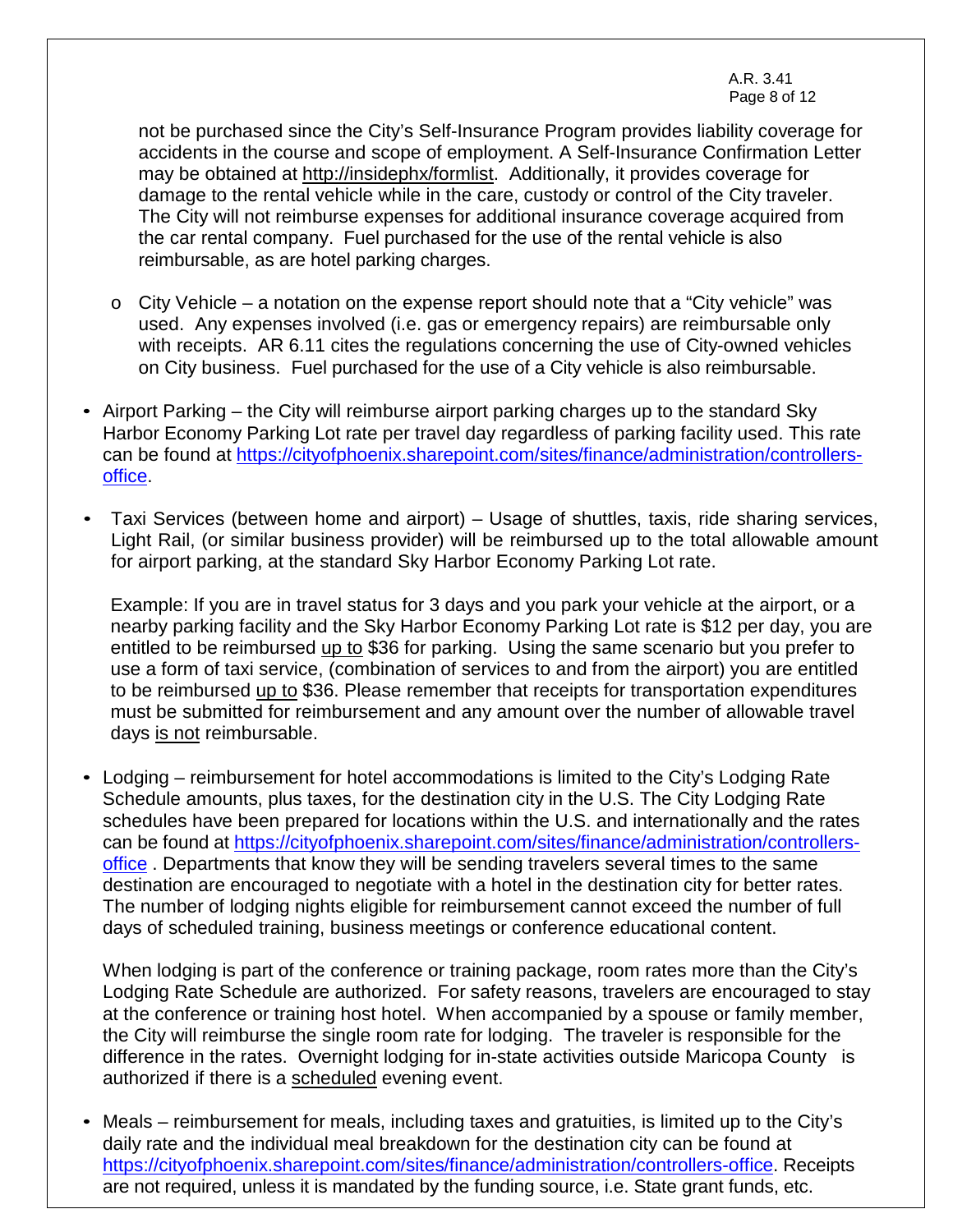A.R. 3.41 Page 9 of 12

Meals prepaid by the City and included in the event registration fees can exceed City daily rate amounts for each individual meal. However, any time meals have been prepaid by the City, whether provided by the event and/or hotel (excluding continental breakfast), alternative meals will not be reimbursed (except for those needed due to dietary restrictions). Alcoholic beverage expenses are never reimbursable. The number of days' meals are eligible for reimbursement equals the number of full days of scheduled training, business meetings or conference educational content. For days of departure involving an overnight stay, the meal and incidental reimbursement limitation is 75% of the full day rate in effect for that day's final destination (where one will sleep for the night); for days of return, the meal and incidental limitation is 75% of the full day rate for the location in which the traveler stayed the previous night. If meals are provided to the traveler on departure or return days, the reimbursement limits will be reduced by the amounts set forth in the City's Meal & Incidental Expense Rate table, by meal. For training and conference events within Maricopa County, meal expenses not included as part of the conference or training program are not reimbursable. Itemized receipts are not required by the Finance Department for reimbursement.

- Dry cleaning and laundry costs for dry cleaning or laundry expenses incurred on trips of at least eight days are eligible for reimbursement *on or after the fifth day of travel.* Receipts are required. No dry cleaning or laundry expenses incurred within the first four days of travel will be reimbursed.
- Gratuities up to 20% of the pre-tax bill is authorized for meals and ground transportation. Baggage handling and/or cleaning service are authorized up to a combined \$5 per day. Receipts for taxi, baggage handling and/or cleaning service gratuities are not required. However, tips not paid must not be submitted for reimbursement. The City's daily rate meal amount limits include taxes and gratuities.
- Telephone and Internet Use travelers should use good judgment when making long distance business calls or using the Internet while away on City business. For example, it may be less expensive to use a personal cell phone rather than the hotel phone. Travelers should also be aware of cheaper rate hours and call during those times if possible. As noted earlier, only business-related use of the Internet is reimbursable.
- Upgrades travelers may upgrade meals, lodging and/or airfare at their own expense. The base amount eligible for reimbursement by the City and the separate upgraded amounts paid by the traveler must be clearly shown. In addition, information explaining how the base amount was determined must be included.
- International Exchange Rates the traveler should attempt to document the exchange rate paid through credit card receipts. If that is not possible then a default source for exchange rates, such as [www.x-rates.com](http://www.x-rates.com/) or [www.oanda.com,](http://www.oanda.com/) should be used.
- Miscellaneous supplies, courier and mailing fees or other unexpected expenses are to be claimed separately, using an Employee Expense Reimbursement Form.

### **Reporting Business, Training or Conference Expenses**

The expense portion of the Business Travel, Conference and Out-of-County Training form shall be filed with the Finance Department no later than 10 business days after returning to work for either (a) reimbursement of expenditures or (b) settlement of a business meeting, training or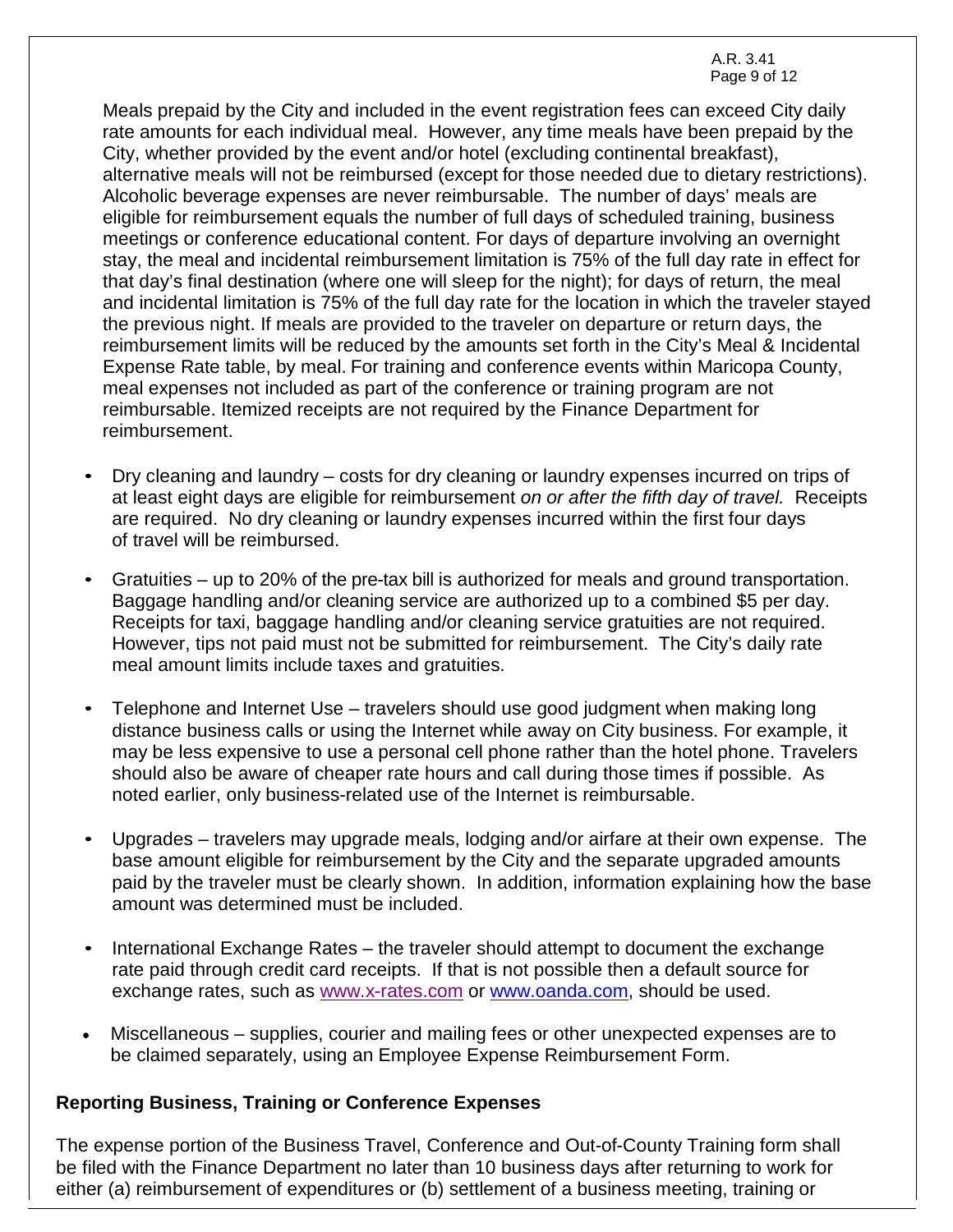conference expense pre-payment or cash advance. This includes documentation of expenses day by day. Attach expense receipts to the Business Travel, Conference and Out-of-County Training form as documentation.

A post-travel packet must be filed with the Finance Department regardless of funding source (grants, EDF, MDF).

If a receipt for a minor expense such as parking is lost, the traveler may submit an affidavit along with their Business Travel, Conference and Out-of-County Training form to the Finance Department. The affidavit must indicate which specific expense does not have a receipt, and must be signed by the traveler's department head. Duplicate receipts can be obtained for hotel, air transportation and car rental expenses so, generally, affidavits will not be accepted for these items. It is expected that the affidavit method will be the exception, and the Finance Department will ensure it is not misused. Receipts are not required for baggage handling, cleaning service or taxi gratuities.

The approving authority will be responsible for the timely completion and submission of authorization forms for subordinates. The approving authority will check the final expense report statement for reasonableness and compare actual lodging and meal expenses to the City's Lodging Rate Schedule and the City's daily meal amounts for the destination city. No reimbursement will be made, or account settled until proper approvals have been received. Generally, expenses for lodging above the City's Lodging Rate Schedule and meals above the City's daily amount will not be reimbursed. Exceptions include lodging at the conference hotel and meals sponsored by the conference. If total expenses exceed the budgeted amount allowed for the event by more than 10%, approval must be obtained from the City Manager or designee. After all applicable approvals have been obtained, the report should be submitted to the Finance Department.

The Finance Department will review the expenses and receipts, check accuracy and general reasonableness, check for proper approvals, and process the final expense report for payment. The Finance Department will report submissions that do not conform to this AR to the appropriate department. The Finance Department is not responsible for making corrections.

### **Settlement of Cash Advance Payments**

If a traveler accepted a cash advance, a settlement must be made based on actual expenses paid. If actual expenses are less than the estimated amount, the traveler will write a check payable to the City of Phoenix for the unused balance and submit it with the Business Travel, Conference and Out-of-County Training form. This repayment must be made within 10 business days of returning to work. If actual expenses exceed the estimate, with appropriate approvals, the City will reimburse the traveler. The traveler will not be eligible for a cash advance if there is an outstanding travel claim or an advance for a previous travel claim that has not been settled.

Again, cash advance payments do not constitute approval to spend the entire amount advanced. All actual expenditures must be justified, meet the requirements of this AR and be accompanied by receipts, where required. Normally, reimbursements occur within five business days after the Finance Department receives and approves the expense report and hardcopy PCD.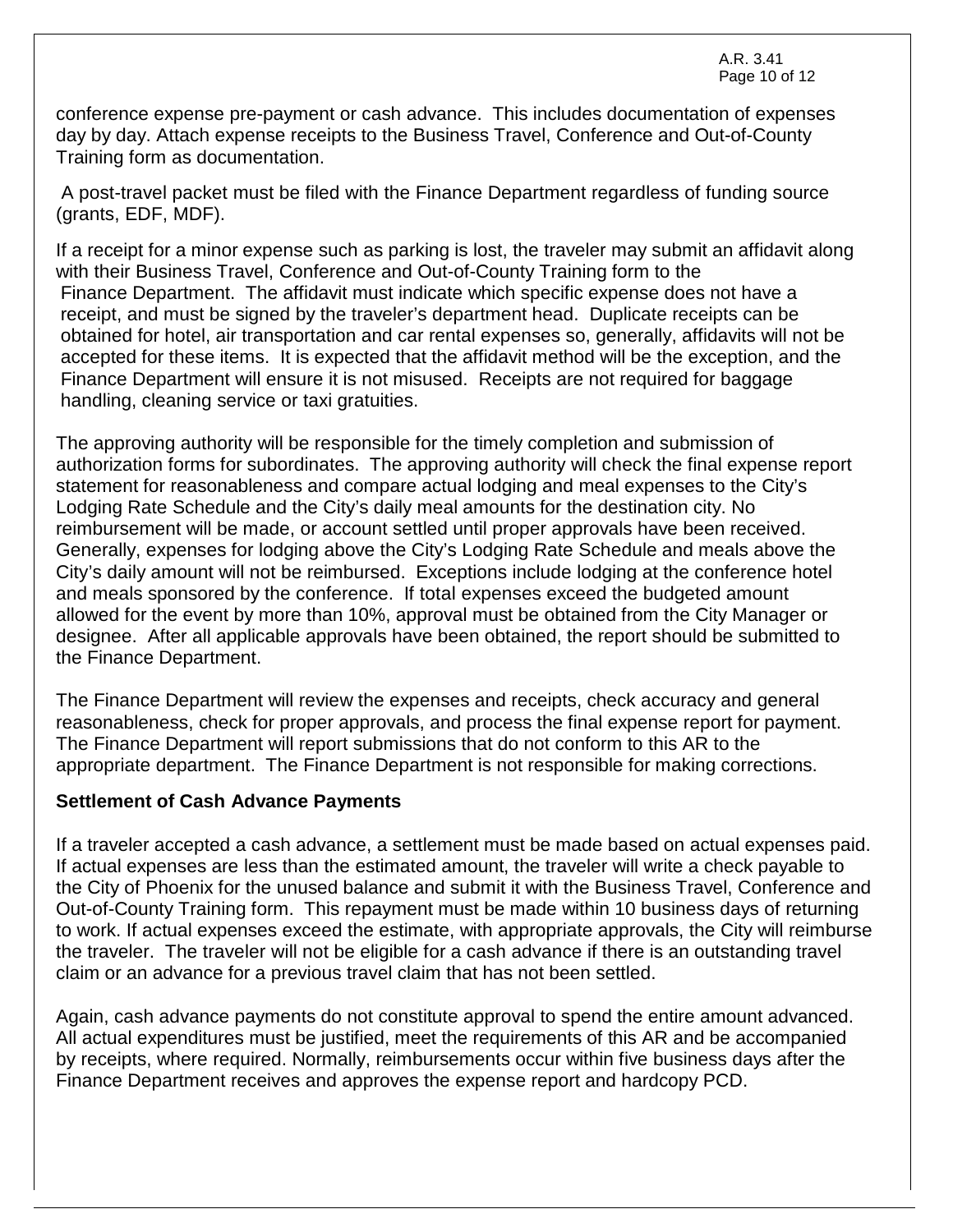A.R. 3.41 Page 11 of 12

### **Reimbursement by an Outside Agency**

When authorization for an event is secured on the basis of reimbursement of expenses to the City by an outside agency, the department shall be responsible for indicating this fact on the Business Travel, Conference and Out-of-County Training form and for also obtaining reimbursement and applicable supporting documentation. The Finance Department shall be responsible for monitoring the receipt of such reimbursements to maintain an adequate audit trail of the transaction.

### **Other Business Meals and Expenses**

Meetings should not include meals if at all possible to avoid expenses to the City. However, the City may reimburse its employees for meal expenses incurred for meetings arranged to conduct City business with non-City personnel. Reimbursement of expenditures is intended to be limited and should not be considered an "expense account." Significant City business should be conducted to merit the City payment for the City employee(s) and non-City personnel. These expenditures are most appropriate where an individual or a group of people is giving their personal time or business time to accomplish a City project or objective.

Employees may also participate in periodic or rotating business functions hosted by other agencies at which a meal is served when the meeting is scheduled during a time of day when breakfast, lunch or dinner occurs. City employees also may accept food or refreshments, such as a sandwich or juice and bagels, on infrequent occasions in the ordinary course of a breakfast, lunch or dinner meeting or other meeting where an employee may properly be in attendance.

City employees may not accept a "one-on-one" meal from a third party, regardless of the cost of the meal. "One-on-one" meals may include any situation where one or more third parties host one or a very small number of employees with or without their spouses or partners at a restaurant or private club where the meal is purportedly the reason for the individuals to meet at that time. City employees are prohibited from submitting reimbursement forms for meals, entertainment or other incidentals incurred where only City employees are present. Additionally, expenses for alcoholic beverages will not be reimbursed.

### **Violations of This Administrative Regulation**

- Travelers and/or the approving manager may be disciplined for violating this AR.
- Departments that have significant or repeated violations of travel regulations will be placed on travel probation and will have the travel budget for the department reduced or eliminated.

## **Interpretations of This Administrative Regulation**

The Finance and Budget and Research Directors will confer and resolve any issues related to administering or interpreting this AR.